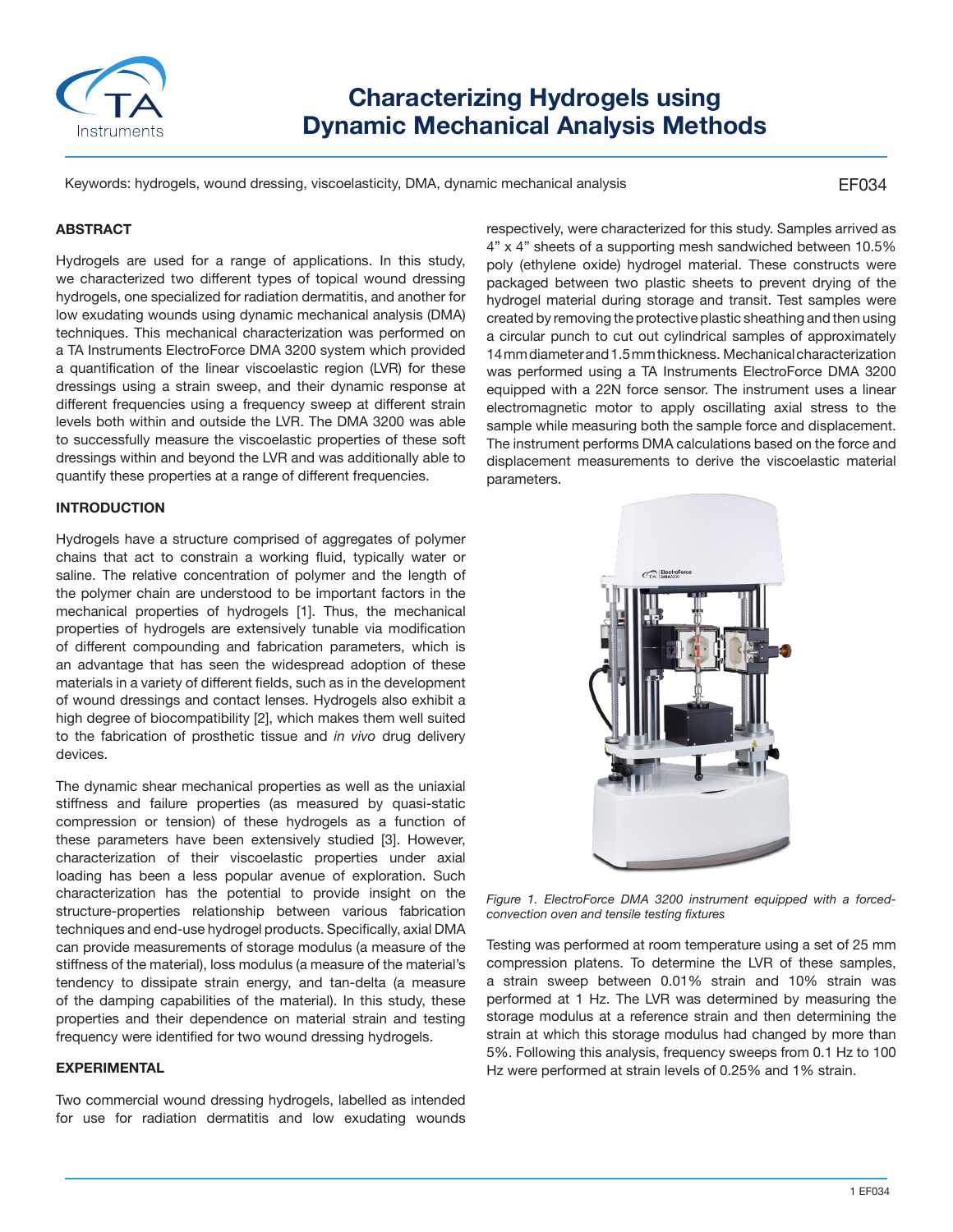

*Figure 2. Picture of compression plate geometry and dressing sample on a DMA 3200*

#### **RESULTS AND DISCUSSIONS**

Although both hydrogel constructs analyzed for this study were indicated to have the same relative composition of water and hydrogel material, dynamic mechanical characterization may illuminate any mechanical differences present due to modifications (chemical or otherwise) made to each gel material to specialize them for application towards radiation and low-exudating wounds respectively. Typically, DMA measures three intrinsic material properties during testing – storage modulus, loss modulus, and tan-delta. In this specific application, the storage modulus of these dressings is indicative of the firmness of the dressing, and the loss modulus and tan-delta are indicative of the damping or viscous character of the dressing.



*Figure 3. Strain-sweep data from both low-exudating and radiation dermatitis wound dressings.* 

When characterizing materials with relatively understudied dynamic mechanical behavior, it is typically appropriate to begin the characterization process with an analysis of the strain-dependent mechanics of the material via a strain sweep. Comparing the strain sweep behavior between the two different types of dressings (Fig. 3), we observe that both types of dressings exhibit similar viscoelastic material behavior across the same strain levels, with the low-exudating specialized dressing indicating slightly higher storage and loss modulus measurements, and a higher tan-delta measurement as well.

The 22N load sensor on the DMA 3200 instrument was able to detect a well-defined sinusoidal loading waveform of 0.04N pk-pk force at 0.1% strain for both types of dressings. This provided a reliable reference for low-amplitude storage modulus. From that reference, the strain level corresponding to a 5% (or lower) change in storage modulus for each of these gels was found to be 0.25% for the low-exudating dressing, and 0.63% for the radiation dressing. While testing on a larger number of samples is prudent to establish these values, this result indicates that a 0.25% strain level can be used to compare their response in the linear ranges.

| <b>Strain Level</b> | Storage Modulus (kPa) | <b>Increase</b> |
|---------------------|-----------------------|-----------------|
| $0.1\%$             | 126.10                | Reference       |
| 0.25%               | 130.33                | $3.4\%$         |
| 1%                  | 151.81                | 20.4%           |

*Table 1. Change in storage modulus at low strain levels for low-exudating dressing*

| <b>Strain Level</b> | Storage Modulus (kPa) | <b>Increase</b> |
|---------------------|-----------------------|-----------------|
| $0.1\%$             | 109.66                | Reference       |
| 0.25%               | 111.10                | 1.3%            |
| 1%                  | 115.70                | 5.5%            |

*Table 2. Change in storage modulus at low strain levels for radiation dressing*

Comparison of viscoelastic properties at different frequencies for both dressings yielded similar patterns of mechanical behavior as those obtained during a strain sweep. From the frequency sweeps performed at 0.25% strain (Fig. 4), we observed that the storage moduli for the low-exudating dressing were approximately 50% higher than that of the radiation dressing at all tested frequencies. However, the tan delta measurements for both types of dressings were similar, indicating that both dressings showed a similar degree of damping across all tested frequencies.



*Figure 4. Frequency sweep data from both low-exudating and radiation dermatitis wound dressings at 0.25% strain.* 

From the frequency sweeps performed at 1% strain (Fig. 5), we observed that the low-exudating dressing shows a higher damping response and a decreased stiffness at lower frequencies as compared to the radiation dressing. As our measurements of LVR for both types of dressings indicated that the low-exudating